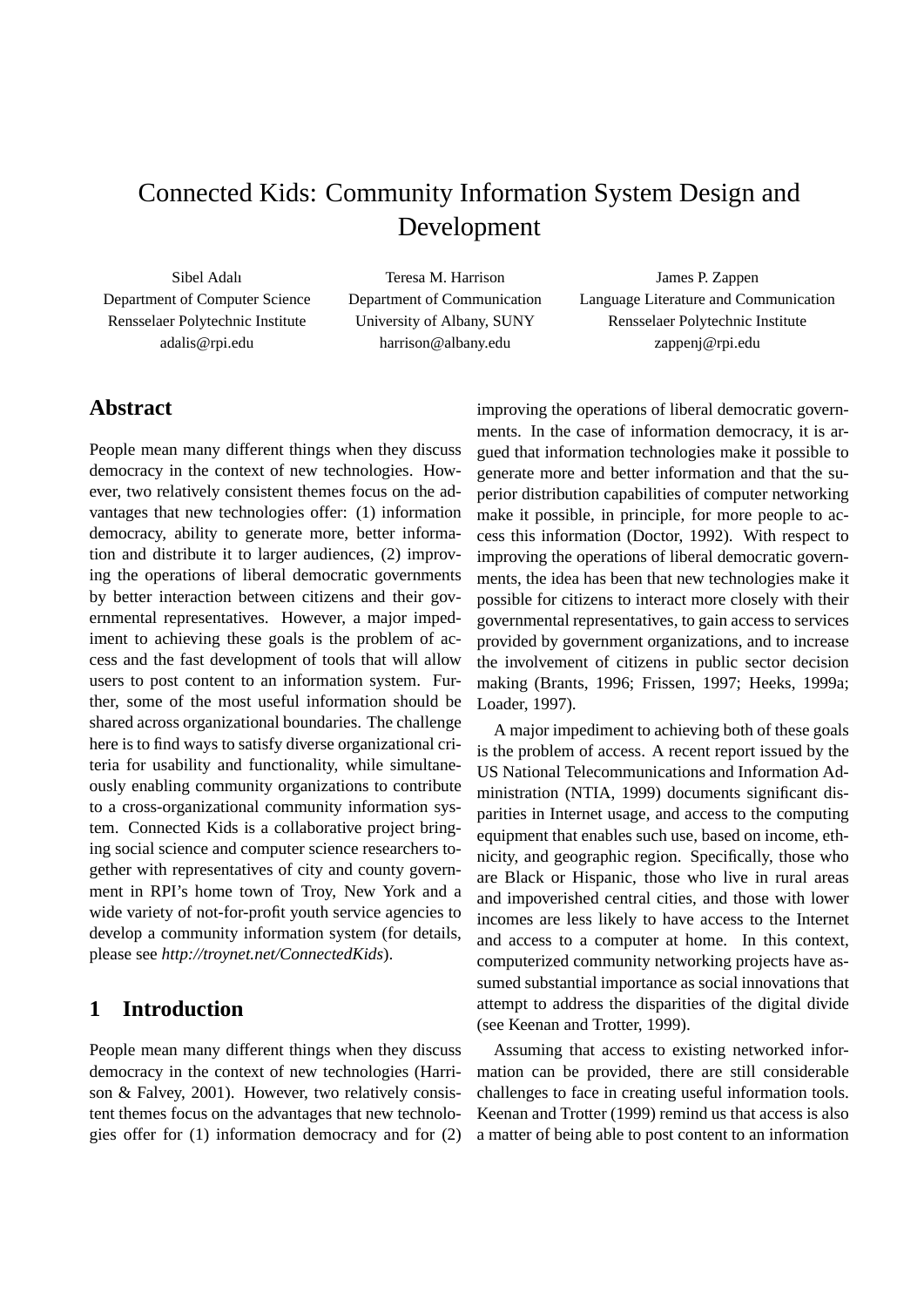system. As Cowan, Mayfield, Tompa, and Gasparini (1998) remind us, communities are repositories of large amounts of diverse information. However, it is difficult for community organizations to acquire the technical and social resources needed to develop or contribute to information systems that make this information accessible to others who would find it useful.

Further, as many working on government sponsored information systems have realized, some of the most useful information should be shared across organizational boundaries and thus requires the development of collaborative information systems to pool and distribute (Dawes, Bloniarz, & Kelly, 1999). The challenge here is to find ways to satisfy diverse organizational criteria for usability and functionality, while simultaneously enabling community organizations to contribute to a cross-organizational community information system.

Connected Kids is a collaborative project bringing social science and computer science researchers affiliated with Rensselaer Polytechnic Institute (RPI) together with representatives of city and county government in RPI's home town of Troy, New York and a wide variety of not-for-profit youth service agencies to develop a community information system. The Connected Kids project seeks to develop software for a database system that can be used to pool information about youth programs and services sponsored by community organizations and supported through local government funding programs. Beyond service providers themselves, this information ultimately will be delivered via the Web to a number of other audiences including students between the ages of 10 and 18, their parents, and social support personnel such as teachers, guidance counselors and social workers.

One goal of this project is to develop a software application that will serve as an effective system for distributing information about youth service programs to the local community and that has the potential to be customized for use in other locations by organizations serving common public audiences (perhaps other government-funded organizations) to pool information about their programs. To this end, we are developing database tools and methodologies that will help reduce the development cost of community based information systems. A second goal of this project is to explore the social processes by which collaborative information systems in communities are constructed and adopted by multiple organizations.

#### **2 Project background**

The Connected Kids project presents an opportunity to observe over time how organizational and communityoriented considerations are reflected in reactions to and decisions made about software development by collaborators in the creation of a community information system. The need to develop collaborative information systems in communities that can be used effectively by diverse organizations is certainly not unique; we expect that our case study will have something to say about how such development should occur. However, the particular circumstances characterizing a given collaboration are likely to affect, in important ways, how that collaboration occurs and what its outcomes are.

Although Rensselaer Polytechnic Institute has consistently ranked highly on Yahoo's annual list of most wired campuses, most organizations in the city of Troy have not had substantial access to information technology tools. Thus, the development of our community information system presented a situation in which relatively expert academic users have fostered the creation of collaborative relationships with relatively inexpert users working in demanding community-oriented professions. Although there has been no comprehensive study of technology use patterns in Troy, New York, the city presents a demographic profile similar to that which the NTIA (1999) has recently characterized as experiencing significant disparities in access to technology. That is, the population is poor, clustered in an aging urban central city, comprised of significant minorities, and poorly educated.

The Enlarged City School District of Troy presents the greatest concentration of Internet accessible computing facilities in the City, having recently launched a district-wide computerization program that has installed a computer lab apiece at each of five elementary schools, two computer labs at the newest elementary school, and eight state of the art computer labs in Troy High School (which shares facilities with the middle school). School District buildings are interconnected through an FDDI ring; Troy High School is linked through fiber to the internal network at Rensselaer Polytechnic Institute, through which it receives access to the World Wide Web. Beyond this, government and community organizations in Troy have recently become alive to the possibilities presented by information technology. The City does not yet offer access to the In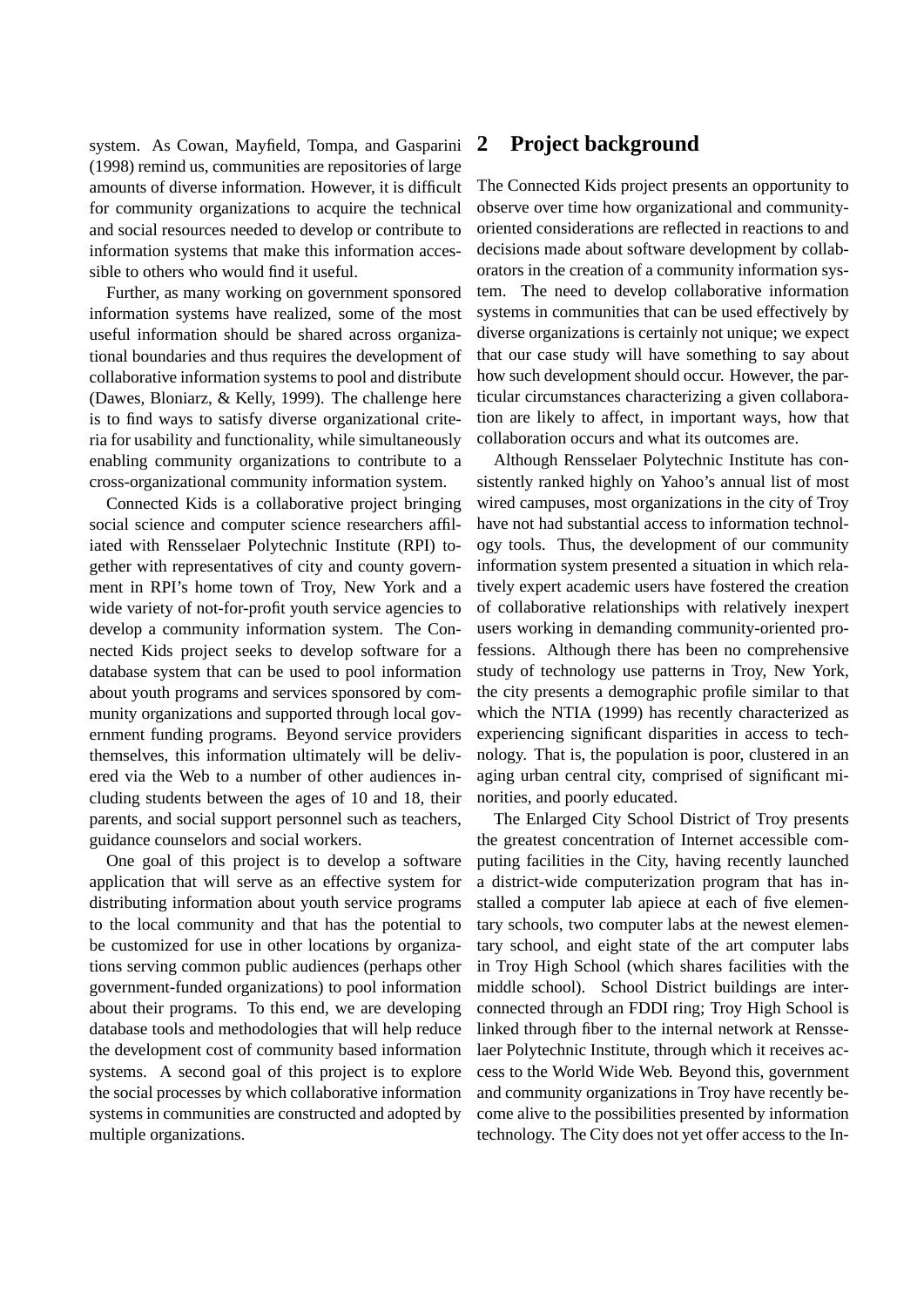ternet to all of its employees. However, it has recently invested nearly \$150,000 in constructing a fiber conduit path toward the creation of a municipal network that would link City government to RPI, the school system, and to Rensselaer County government buildings. The City further funded the creation of a public access computing facility with 25 machines, which opened in October, 1999. In 2001, the City received a grant from the 3Com Corporation's Urban Challenge Grant Program to provide basic equipment for local area networking to not-for-profit organizations and government offices in Troy. Many not-for-profit community organizations that serve the City have recently acquired computers and Internet connections, use email, and are beginning to inquire about how computer networking and information technology tools can facilitate their organizational missions.

Three years ago, Rensselaer Polytechnic Institute supported the creation of a demonstration community networking web site named TroyNet (see *http://troynet.net*), which has served as a focus for pedagogical projects and for outreach to the community. With respect to pedagogy, for the past three years, graduate and undergraduate students enrolled in Web Design for Community Networking have worked closely with community representatives to design and develop numerous content modules presenting information about Troy's history and culture, business opportunities, tourism, and other topics in support of community development (see Harrison, Zappen, Stephen, Garfield, & Prell, 2001; Harrison, Zappen, Prell, forthcoming). As a result of this activity, we and our students have been asked by local government and community organizations to develop more complex information resources to support their activities. For example, we have designed and programmed a database driven community calendar that requires no knowledge of HTML to administer and is maintained by Troy's RiverSpark Visitors Center (see *http://troynet.net/calendar*). Further, Troy City Government currently uses the TroyNet web site to distribute a variety of information related to local government activities (see *http://troynet.net/government*).

When City Government decided in Fall 1999 to reorganize its administration of community development funding for youth, the Deputy Commission for Community Development and Planning approached us with a request to help conceptualize how information technology might address a problem they had identified. The problem: City and county governments administer several funding programs (e.g., Community Development Block Grant Funding from the Department of Housing and Urban Development) to community organizations in the area offering educational, vocational, after-school, recreational, and counseling programs and services to youth. However, there is no central point of distribution for information about these services. In order to find out what is offered, one must literally call a couple of dozen different organizations and ask to receive their literature or speak to a representative. City government wished to establish a central information clearinghouse to which they could direct interested parties and that could be used by community organizations themselves to identify areas of both need and service overlap. If this problem can be solved through the development of a collaborative information system, the City is committed to deploying the system in support of its activities. This request has given rise to the "Connected Kids" project.

# **3 Collaborative development of information systems**

The collaborative development of a local community information system depends upon initial formulation of the needs, resources, and abilities of people in the community whose interests the system is intended to serve. The initial formulation of the need and the specifications for the system is the fundamental problem that must be solved before the system can be developed and deployed.

The problem will present itself in any local community but will be particularly acute in a community characterized by a digital divide, and the wider the divide, the more acute the problem will be. Our own community of Troy, New York, is a typical decaying Northeastern city, with a substantial minority population, low income levels, low levels of educational achievement, all clustered in an aging urban central city. Home to two major colleges, the city nonetheless has a population of only 18.4% with bachelor's degrees, according to the 1990 census. It is a mirror image of the digital divide. One of the main objectives of the Connected Kids project is to let various user groups input their perspectives in the development of the system. As an initial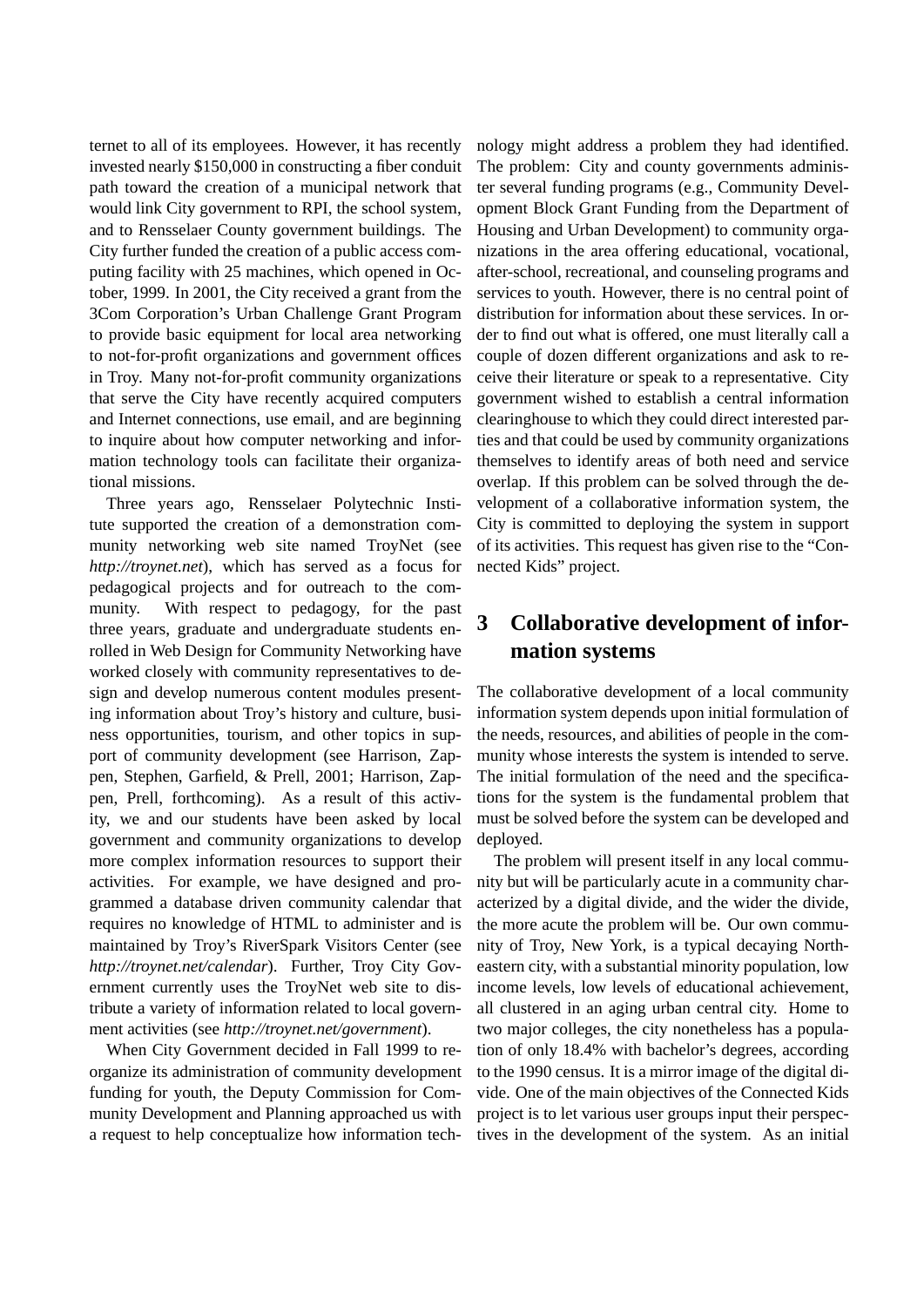step, representatives from various community organizations participated in focus groups to discuss their needs with respect to such a system.

To accomplish this task, early in the development of the project (in February 2000), the design team together with representatives of the Planning Department of Troy City Government hosted a general information meeting about the Connected Kids project. Discussion was led by the project leaders and included showing a sample site, which attendees were encouraged to explore for a few minutes, and then comment on. Most meeting attendees indicated their interest in being involved in future work with the Connected Kids project.

In October 2000, the design team hosted a series of four 1-2 hour focus group discussions to consider issues related to the conceptualization and initial design of the information system that would form the core of the Connected Kids project. A total of 27 individuals participated in the four focus groups. They represented 11 not-for-profit social service agencies in Troy, two school districts, the local County department of youth services, and four units within the City government (youth recreation services, community police, information services, and the planning unit), a total of 18 organizational units. The discussions were facilitated by an independent female consultant with significant experience in leading focus group discussions. She was also a resident of Troy. The facilitator worked with the design team to create a protocol, which was followed in each of the group discussions. The project leaders did not physically attend the meetings, although they met with participants and escorted them to the site of the discussion.

Preliminary results from these focus groups suggest that the specifications for a local community information system will have to include some attention to (1) the nature of the system, (2) the needs of the information providers, and (3) the needs and characteristics of the relevant audiences for the system. Other audiences also participated in similar focus groups, and the results of these meetings are also being analyzed. The findings show that the system itself will have to provide a central source of information for youth-services organizations to share with each other, a "funnel" to direct visitors to their own webs, and a means of creating a web presence for organizations that do not already have one. From a technical perspective, this requires the development of a system based on a commonly agreed data model.

The system will also have to provide information about the organizations, their programs or services, and their events and activities. It will have to minimize duplication of data entry and will have to be easy to update and maintain.

Information providers indicate their need for a source of contact information about other organizations and specific contacts for specific programs and events, for purposes of referral. They indicate further their hope and expectation that such a source of contact information will encourage collaboration between and among organizations and that the system itself will provide a forum for discussion of mutual concerns and the pursuit of common goals and interests. But some information providers indicate that they will need to see the results of the focus-group discussions before they can feel confident about the possibilities for mutual support and collaboration with representatives from other organizations.

Information providers also indicate a need to serve the members of their own local community with sensitivity to their relatively low levels of income and education. They expressed particular concern about the need to provide information about day-care and summer activities, about appropriate activities for low-income kids, about locations of these activities for parents and kids with limited access to transportation, and about access to information for parents and kids who have neither computers nor Internet access nor knowledge of how to use these resources. They also expressed concern about the need to conduct discussions about these issues directly with parents and kids in our own community.

The initial formulation of the need for a community information system thus indicates a need for a complex, multi-purpose system that provides a variety of kinds of information resources and serves a variety of audiences or user groups. This initial formulation will have to be confirmed and refined by continued consultation with community members to ensure that the development of the system is in fact responsive to community needs, as the community perceives them. Connected Kids researchers/designers have initiated development of a youth-services information system and are currently conducting participatory-design and additional focus-group meetings with members of youth-services organizations, teachers and counselors, parents, and young people. As a result, we are continually refining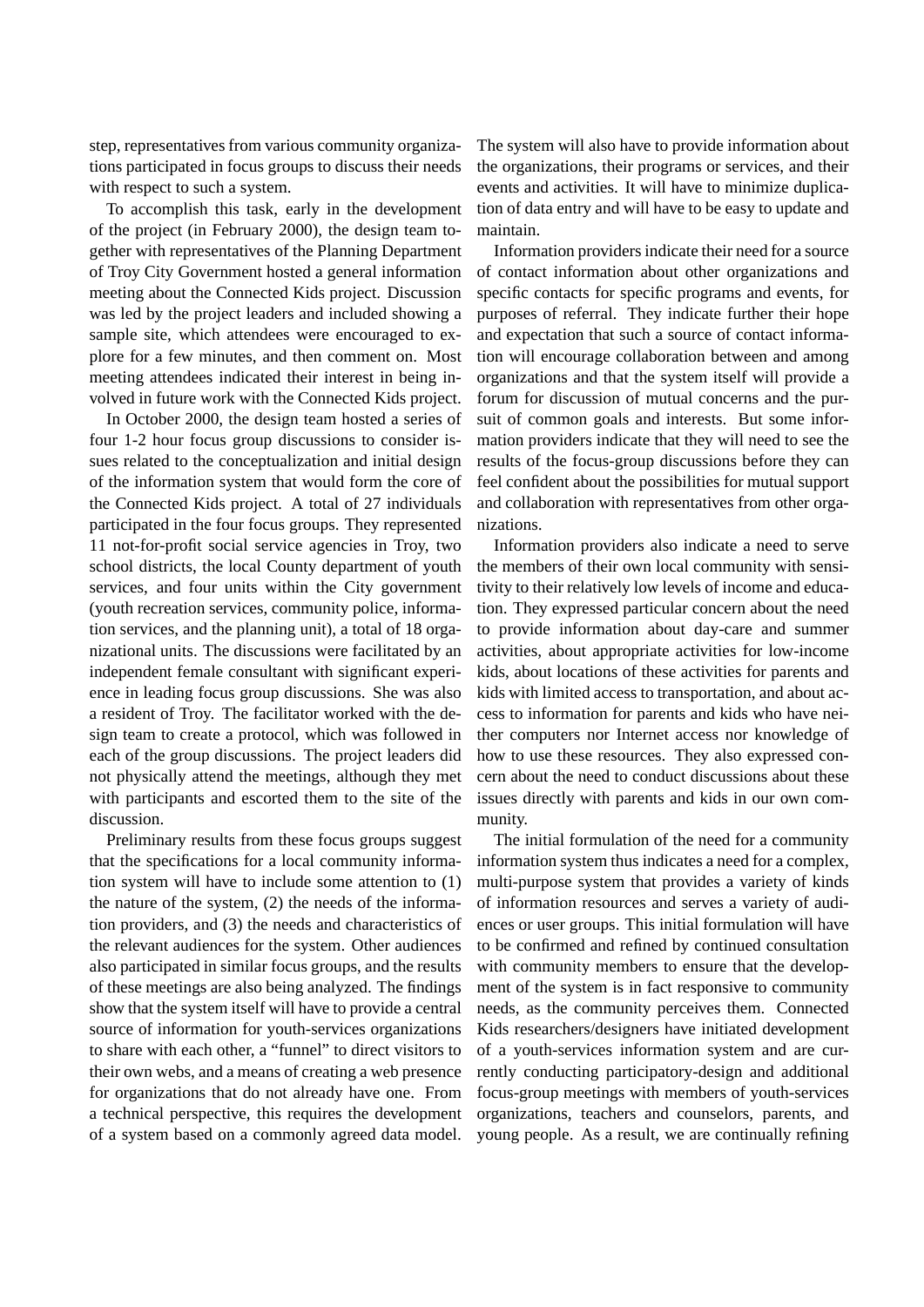and enlarging our understanding of the communities' resources, needs, and abilities and are modifying the system accordingly.

### **4 Database Methodology**

The information system described above needs to incorporate two related and conflicting design principles. It needs to be tightly coupled, in the sense that the users searching for a specific type of information can find that information with fairly simple query formulations. This means that different information providers will have to modify the way they represent the information to conform to a common model. On the other hand, the system also has to be flexible by allowing providers to represent and display information in different ways. The organizations participating in focus groups voiced their concerns about the ability to preserve their identity in a shared information system. This requires that the information providers have the ability to customize a great deal of their information space, both the content and the presentation that they are presenting to the outside world (Candan, Prabhakaran & Subrahmanian, 1996). However, the system has to maintain complex dependencies between information units in the background.

Collaborative information systems also require the system to evolve and change frequently. This means the data model, the content and the representation of the system might be evolving at the same time. All these are interdependent components of a complex information system. Changing all requires considerable programming effort, either at the time of the change or beforehand as a functionality of the system itself. It is also important to note that the underlying technology that such information systems are built upon is constantly changing. Hence, a robust system should be lightweight with very few specialized functionalities built into the system. Most common functionalities should be provided by external systems that can be plugged in when required.

One of such functionalities is the ability to track changes and recover from mistakes. Change management is a very well studied problem in databases, but is not easily supported for information systems that combine database content with a presentation layer that is visible to the users. When the users are allowed to change both the content and its representation, the problem becomes even more complex. When versioning type software is adopted for such information systems, the dependencies between various types of changes have to be taken into account. Earlier work in schema-restructuring (Koeller & Rundensteiner, 2002) is a good starting point for implementing this functionality. In this case, the problem of propagating changes in the data model to views over this data is presented. Another view is the management of changes to underlying documents in an XML warehouse, where each change is local to a specific document (Marian, Abiteboul, Cobena & Mignet, 2002). However, this work does not take into consideration the dependencies between different types of documents. An important extension of these approaches is to allow users to view many different types of changes made to a system, accept and revoke changes selectively and propagate the effects of previous decisions to the current system.

Programs that allow users to create new information units and customize interfaces are either very complex and sensitive to changes in the data model, or very simplistic and are not interesting to the users. However, it is possible to consider how data is customized can be parametrized and incorporated into the core data model. One possible view of customization is a data manipulation language over the existing data types. This means users are allowed to create copies of similar content and modify it for their use. This language will also make the change management and detection easier. While how the system evolves is described at a higher level with the help of primitive operations, the mappings to a specific programming environment will allow the system to evolve over time with little programmer effort and maintenance (Adalı, Sapino & Subrahmanian, 2000). Furthermore, as the overall look and feel of the system changes over time, it will be reflected easily in the customized information spaces of individual users. It is important to note that the database functionality discussed above should be incorporated into an existing system by making use of the existing tools as much as possible.

One of the desirable components of a collaborative information system is the ability to establish and maintain links between systems and people. As an example, consider the ability to upload information from a web site to a database and then automatically propagate any new changes from the web site to the database. Another possibility is to make referrals from one orga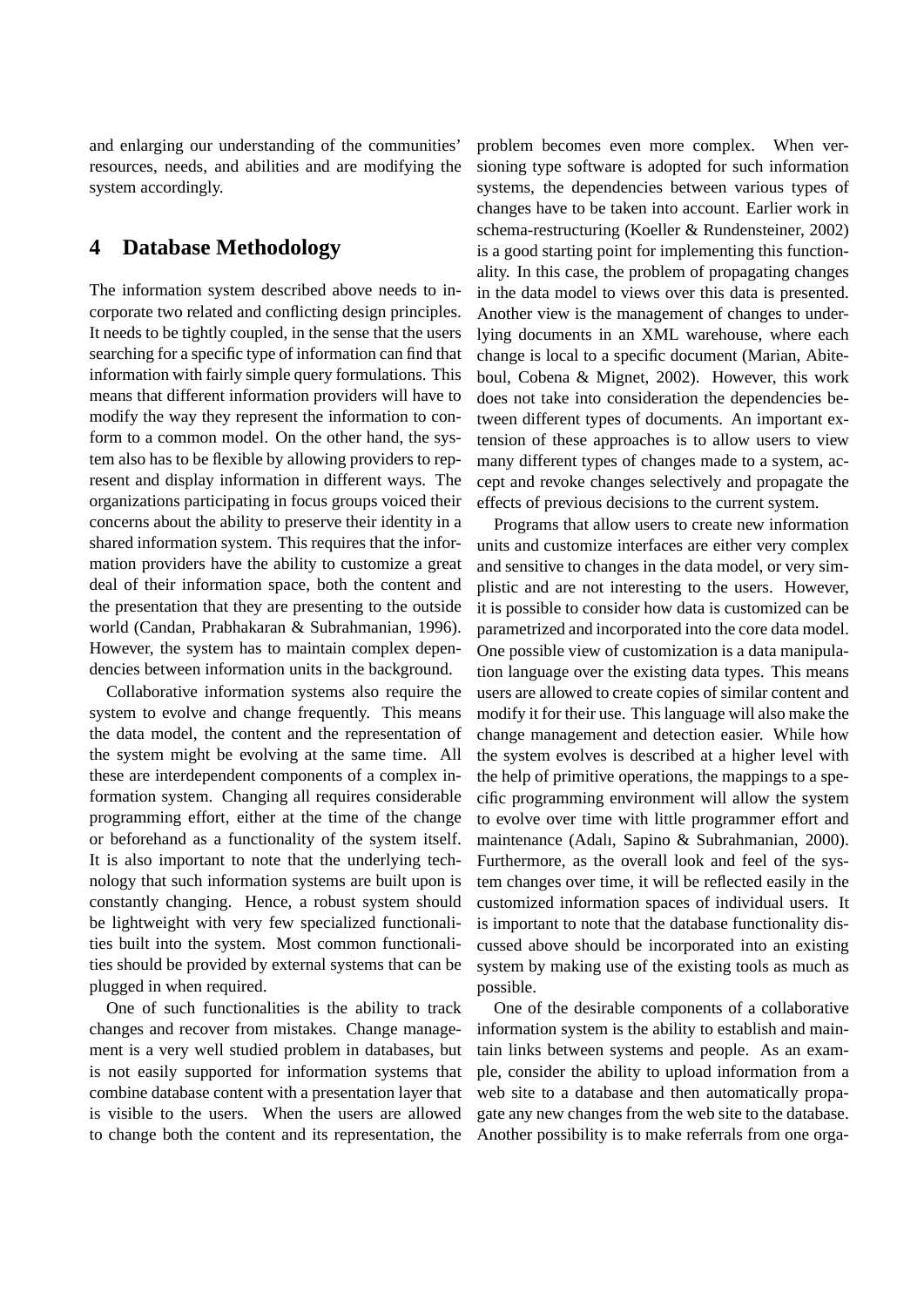nization to another. These links involve (1) complex dependencies between the content of possibly independent sources, (2) existence of policies that authenticate, allow or deny users to create these links through some pre-defined steps, (3) mechanisms to detect or propagate such changes consistently. As the system evolves towards one that maintains complex interdependencies between different types of information systems (such as a backend database and a presentation layer) and different information units (such as the customized information space about a specific organization), we will investigate how users can specify such relationships between existings systems through the use of such protocols.

## **5 Conclusions**

From the computer science side, the Connected Kids project involves research in the technical aspects of collaborative information systems. The research problems discussed above are being investigated as part of this effort. The results are being integrated into the existing information system that is being developed independently using common programming tools. From the social science perspective, it explores the social processes by which collaborative information systems in communities are constructed and adopted. Different audience groups are being polled for their unique perspective on the creation of such a system. Our aim is to create tools and understanding that will be useful in bringing together different community resources in the context of an information system.

#### **References**

- [Adalı, Sapino & Subrahmanian, 2000] S. Adalı, M.L. Sapino, and V.S. Subrahmanian. "An algebra for creating and querying multimedia presentations.", ACM/Springer Multimedia Systems Journal, Vol. 8, Nr. 3, pp. 212–230, 2000.
- [Brants, 1996] K. Brants. "Policing democracy: Communication freedom in the age of Internet". Javnost, 3, 57-70. Reprinted in the Electronic Journal of Communication/La revue electronique de communication, 6. *http://www.cios.org/www/ejc/v6n296.htm*.
- [Candan, Prabhakaran & Subrahmanian, 1996] K.S. Candan, B. Prabhakaran and V.S. Subrahmanian. "CHIMP: A Framework for Supporting Multimedia Document Authoring and Presentation", in *Proc. 1996 ACM Multimedia 1996 Conference*, Boston, MA, Nov. 1996.
- [Cowen, Mayfield, Tompa & Gasparino, 1998] D. D. Cowan, C. T. Mayfield, F. W. Tompa, and W. Gasparini. "New role for community networks". Communications of the ACM, 41(4), 61-63.
- [Dawes, Bloniarz & Kelly, 1999] S. S. Dawes, P. A. Bloniarz, and K. L. Kelly. "Some assembly required: Building a digital government for the 21st century. Albany, NY: Center for Technology in Government". URL (consulted June 2000) *http://www.ctg.albany.edu/research/workshop/ dgfinalreport.pdf*.
- [Doctor, 1992] R. D. Doctor. "Society equity and information technologies: Moving toward information democracy". In M. E. Williams (ed.), Annual review of information science and technology, 27, pp. 43-96.
- [Frissen, 1997] P. Frissen. "The virtual state: Postmodernisation, informatisation, and public administration". In B. Loader, The governance of cyberspace. London: Routledge.
- [Harrison & Falvey, 2001] T. Harrison and L. Falvey. "Democracy and new communication technologies". In W. Gudykunst (Ed.), Communication Yearbook, Thousand Oaks, CA: Sage.
- [Harrison, Zappen, Stephen, Garfield, & Prell] (2001). T. Harrison, J. Zappen, T. Stephen, P. Garfield, and C.L. Prell. "Building an Electronic Community: A Town-Gown Collaboration". In G. J. Shepherd and E. W. Rothenbuhler (Eds), Communication and community, (pp. 201-216). Hillsdale, New Jersey: Lawrence Erlbaum.
- [Harrison, Zappen, & Prell] in press)]. T. Harrison, J. Zappen, and C.L. Prell. "Transforming New Communication Technologies into Community Media". In N. Jankowski and O. Prehn (Eds.) Community media in the Information Age: Perspectives and prospects. Cresskill, New Jersey: Hampton.